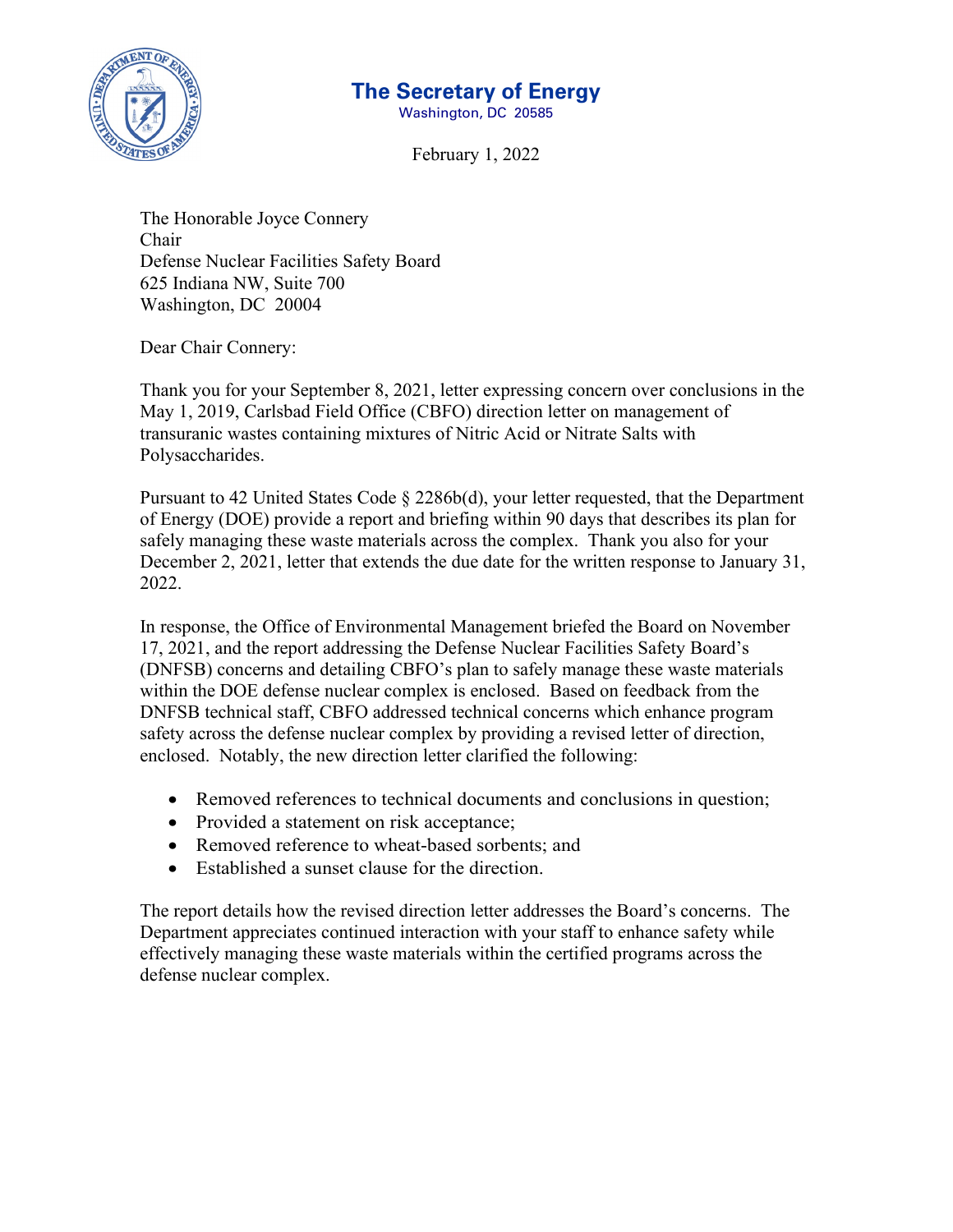If you have any questions, please contact me or Mr. William I. White, Senior Advisor for Environmental Management, at (202) 586-8214.

Sincerely,

Jennifer Granholm

Enclosure (2)

- 1) CBFO Report: Plan to Manage Transuranic Waste Containing Nitric Acid or Nitrate Salts with Polysaccharides. [DOE/CBFO-22-RPT01. Revision 0]
- 2) CBFO Direction Letter: Revised CBFO Direction for Nitric Acid and Metal Nitrate Salts with Polyol Organic Chemicals and Polysaccharide Sorbing Materials for Chemical Compatibility and Basis of Knowledge Criteria Evaluations. December 21, 2021.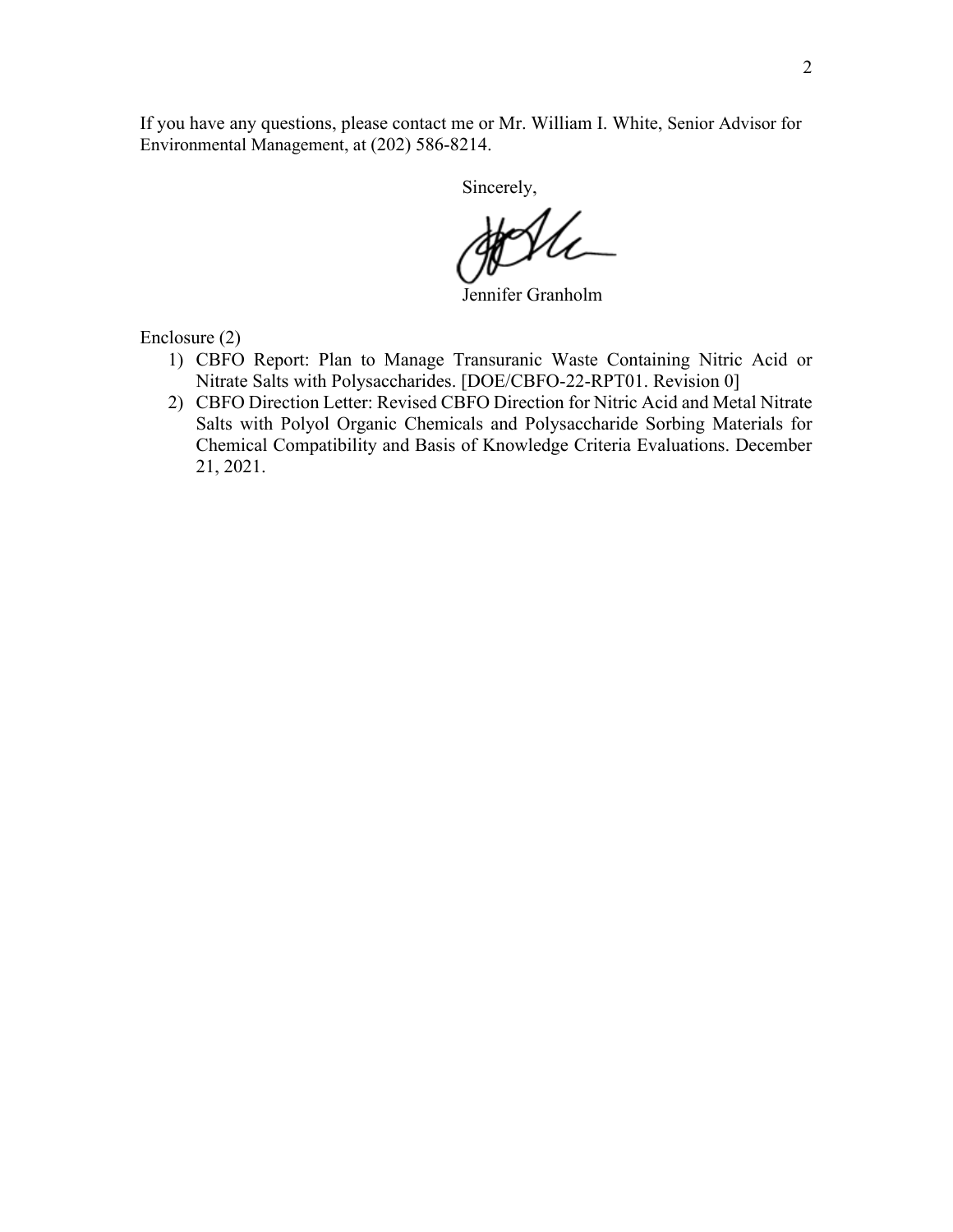# Plan to Manage Transuranic Waste Containing Nitric Acid or Nitrate Salts with Polysaccharides



U.S. Department of Energy Carlsbad Field Office

> DOE/CBFO-22-RPT01 Revision 0

Effective Date: January 13, 2022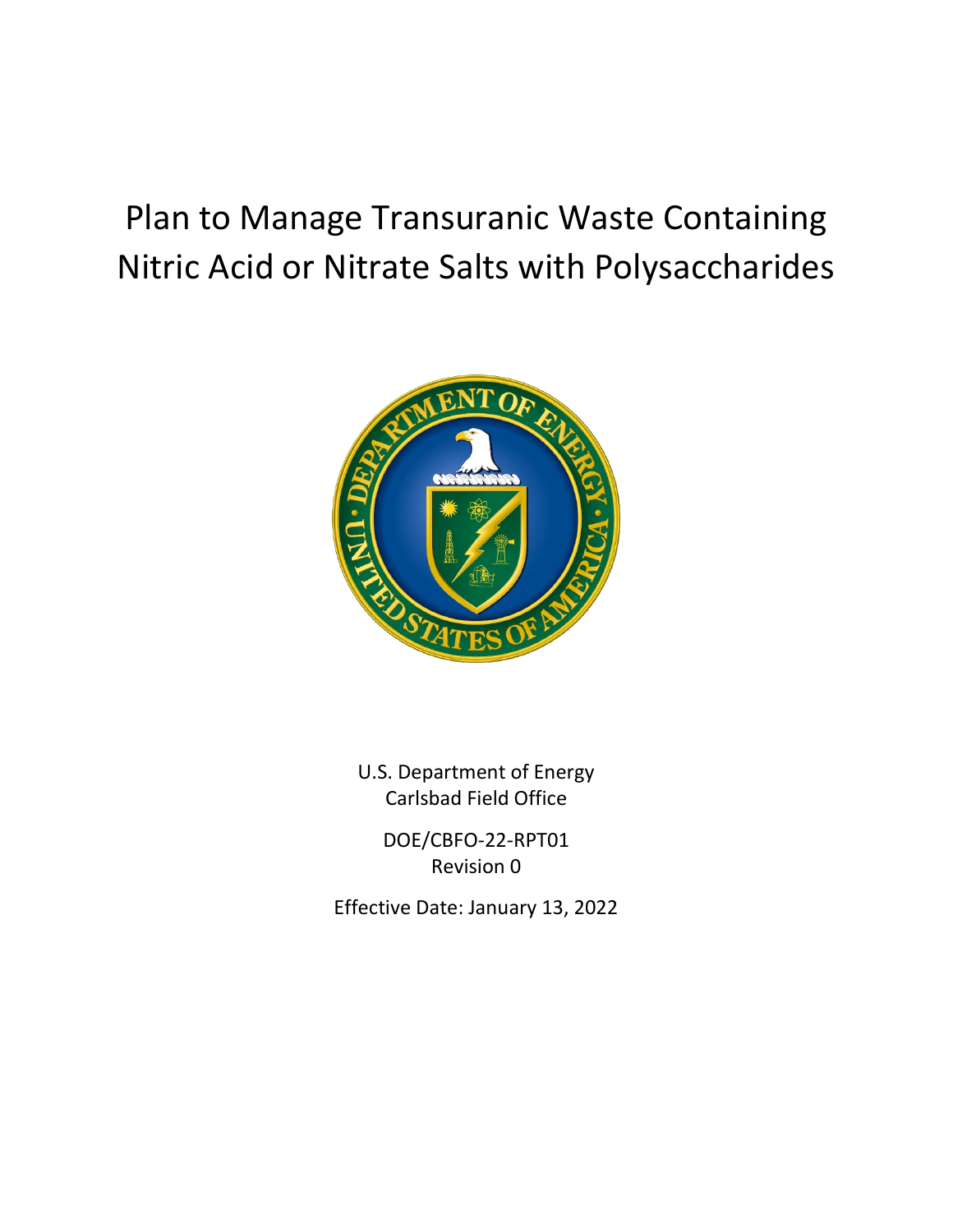#### **TABLE OF CONTENTS**

| Changes to CBFO Direction on Nitric Acid or Nitrate Salts with Polysaccharides 8 |
|----------------------------------------------------------------------------------|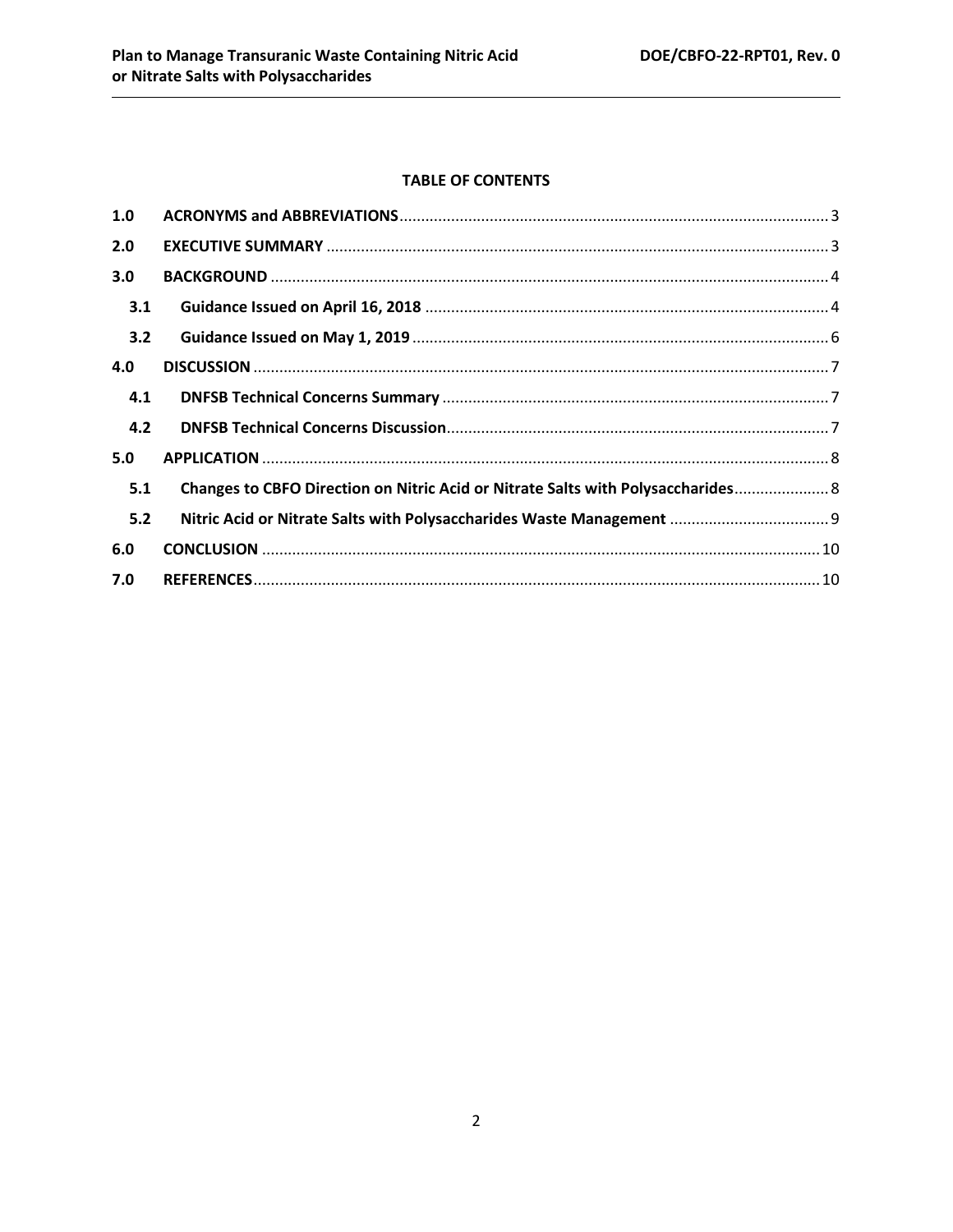#### <span id="page-4-0"></span>**1.0 ACRONYMS and ABBREVIATIONS**

| <b>BOK</b>   | basis of knowledge                       |
|--------------|------------------------------------------|
| C            | Centigrade                               |
| <b>CBFO</b>  | Carlsbad Field Office                    |
| <b>CCE</b>   | <b>Chemical Compatibility Evaluation</b> |
| <b>DNFSB</b> | Defense Nuclear Facility Safety Board    |
| <b>DOE</b>   | U.S. Department of Energy                |
| EM           | DOE Office of Environmental Management   |
| F            | Fahrenheit                               |
| LANL         | Los Alamos National Laboratory           |
| <b>RNS</b>   | remediated nitrate salts                 |
| <b>TRU</b>   | transuranic                              |
| <b>WIPP</b>  | <b>Waste Isolation Pilot Plant</b>       |

#### <span id="page-4-1"></span>**2.0 EXECUTIVE SUMMARY**

In a letter dated October 25, 2017, the U.S. Department of Energy (DOE) Carlsbad Field Office (CBFO) provided direction to the Waste Isolation Pilot Plant (WIPP) certified programs regarding nitric acid and nitrate salts with polyol-based material for the purpose of chemical compatibility and basis-of-knowledge (BOK) criteria evaluations [Ref 1]. The letter of direction allowed the certified program to process problematic waste originating from the Los Alamos National Laboratory (LANL) where chemical compatibility evaluation (CCE) criteria were considered met through aging and temperature requirements for the waste. The narrow population of containers was cleared to proceed through container-by-container BOK evaluations to ensure no oxidizers were present and that the containers were compliant to ship to the WIPP for permanent disposal.

The CBFO revised the letter of direction on April 16, 2018, and again on May 1, 2019 [Refs 2 and 3]. The revisions increased the body of knowledge on remediated nitrate salts (RNS) waste and the potential for runaway autocatalytic reactions. The research conducted by LANL resulted in the establishment of a basis by which nitric acid and nitrate salts with polyol-based material could be evaluated for certification. Most notably, only qualified certification program experts can utilize the basis to provide reasonable assurance the actual storage times and temperature requirements for the specific waste have been met to reduce the risk of a future adverse reaction.

The CBFO direction provided in the letters applied to a narrow subset of transuranic (TRU) waste within the complex. Associated reports [Refs 4 and 5] supporting the direction were limited in their application to other TRU waste within the complex.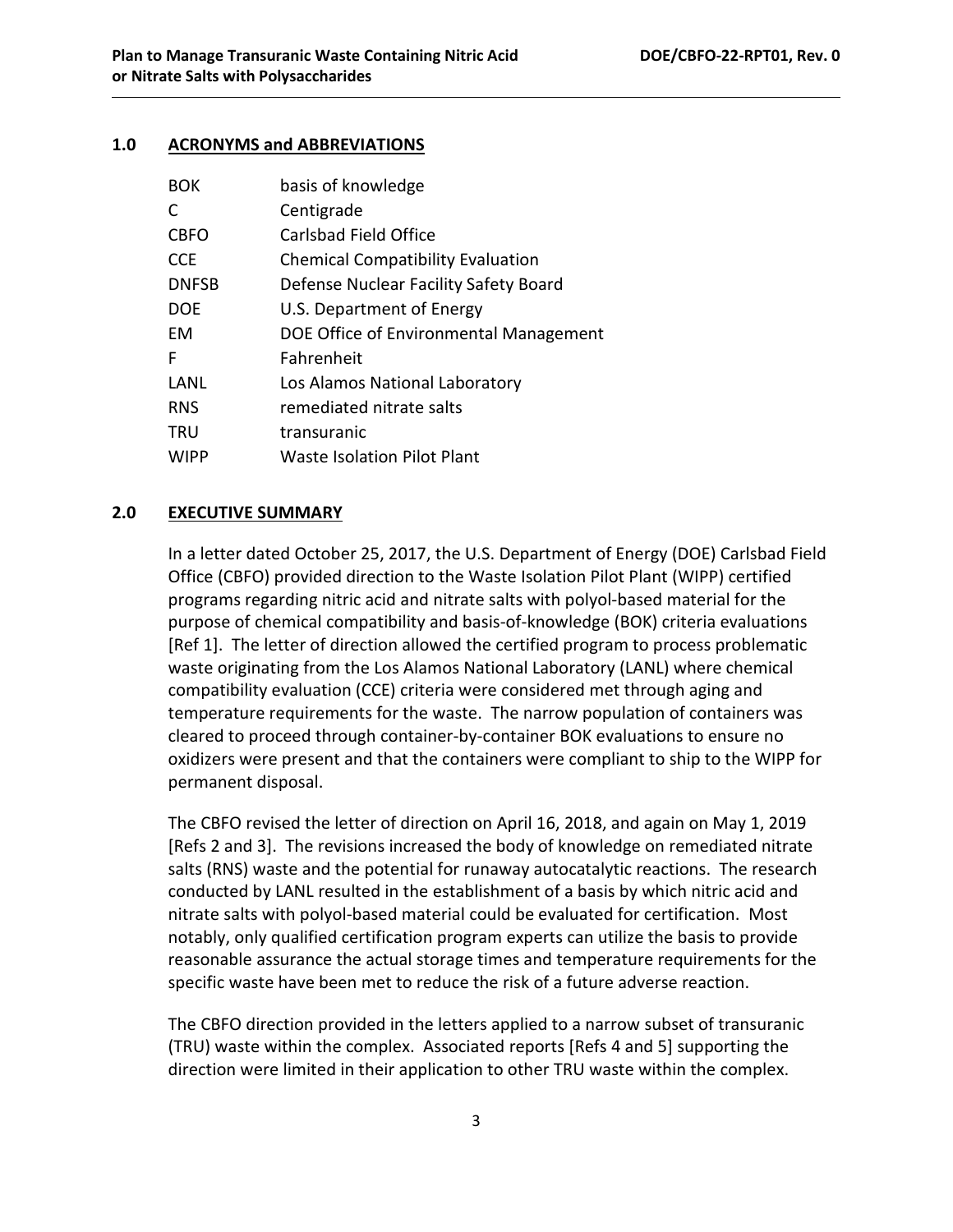DOE issued a memorandum from the Office of Environmental Management (EM) acting Deputy Assistant Secretary for Safety, Security, and Quality Assurance to all EM field managers stating:

The analysis and conclusions documented in these reports were not intended to be broadly applied to other waste stored across the EM complex. Any future use of these reports needs to be cleared with the Office of Safety, Security and Quality Assurance (EM-3.1), or the Office of Field Operations and Oversight (EM 3.11), before utilizing them as a basis/reference in Safety Basis documents. [Ref 10].

The Defense Nuclear Facilities Safety Board (DNFSB) issued a letter on September 8, 2021, to the Secretary of Energy [Ref 7] expressing specific concerns with the CBFO direction letter dated May 1, 2019. That CBFO direction letter referenced scientific papers utilized to justify reductions in time and temperature requirements for TRU waste containing nitric acid or nitrate salts with polysaccharides. Respectively, age criteria reduced from 365 to 200 days non-consecutive, and from 60 to 50 degrees Fahrenheit (F) for minimum storage temperature for waste containing cellulosic-based material [Ref 3].

On November 17, 2021, DOE briefed the DNFSB. This briefing covered elements of aging and temperature criteria, technical reviews of scientific papers used to justify criteria, and the usage of the current CBFO direction letter within certified programs. The DOE did not have any additional technical information to submit to the DNFSB during the briefing beyond the analysis of the scientific papers in question.

Following the briefing to the DNFSB, the CBFO federal staff met with DNFSB technical staff. The CBFO incorporated DNFSB technical staff feedback to develop a revised direction letter. This revised direction letter became effective on December 21, 2021 [Ref 8], and applies to waste specifically containing cellulosic material generated up to May 31, 2022, at which time the direction letter expires. The letter narrows the scope of applicability while giving waste generator sites time to make changes to programs and processes that might be affected by expiration of the direction letter in May 2022.

## <span id="page-5-1"></span><span id="page-5-0"></span>**3.0 BACKGROUND**

#### **3.1 Guidance Issued on April 16, 2018**

In response to the nature of the 2014 WIPP event involving Drum 68660, enhanced acceptable knowledge criteria guidelines were issued for all waste streams at certified program generator sites. One of these guidelines was the BOK criteria for evaluating oxidizers present in waste streams.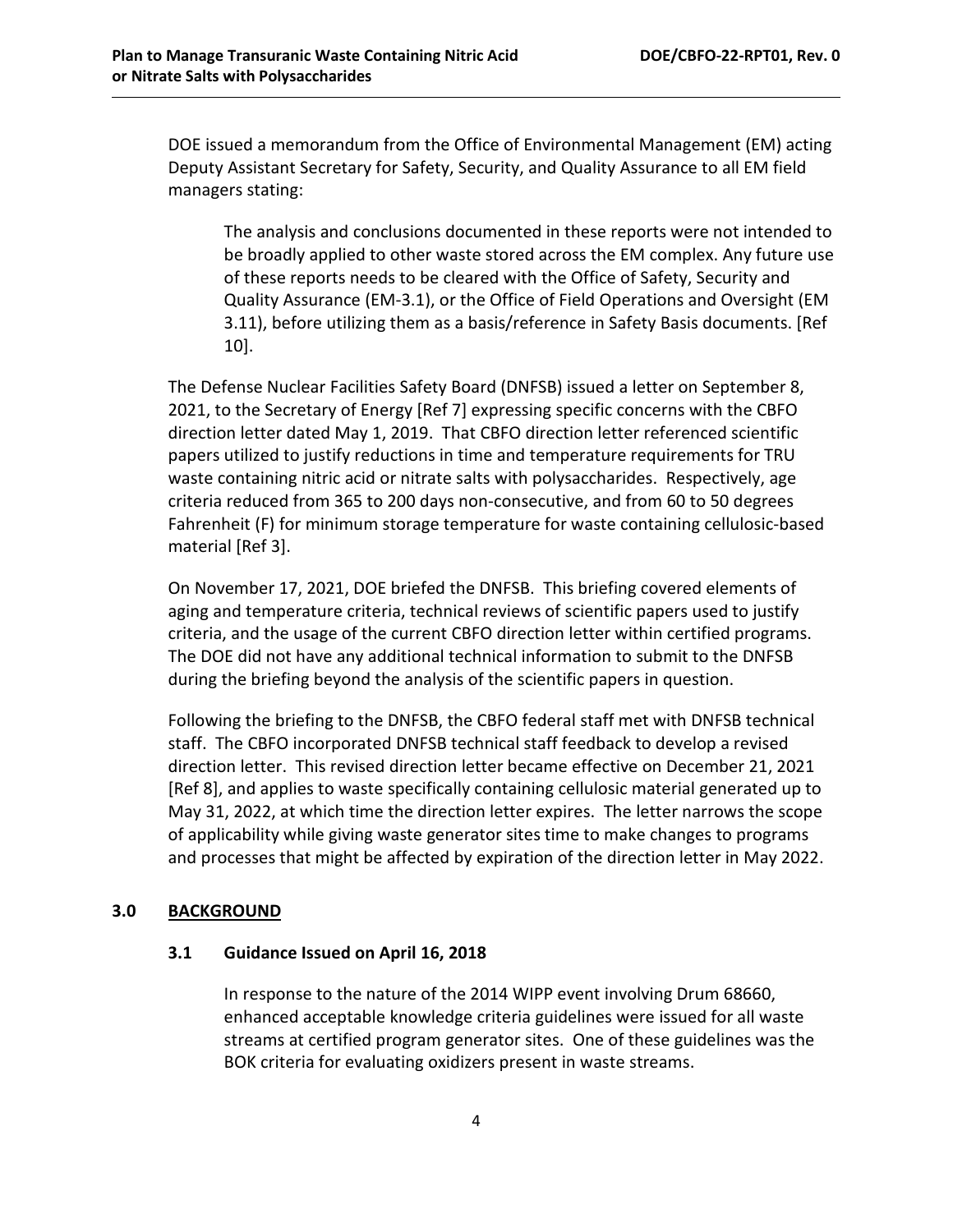Analyzing limited historical data from the Savannah River Site, the data suggested the likelihood of a runaway reaction occurring after a few months was very low [Ref 9]. One important factor to consider in this data is the ambient temperature in extreme conditions, like those observed during the fall, winter, and early spring months at Idaho National Laboratory. To ensure that all RNS waste was subjected to an appropriate aging time, decreasing the likelihood of a runaway reaction, a storage time of 1 year was determined to be reasonable to minimize the risk of a runaway reaction in a drum prior to emplacement at the WIPP. In addition, studies from LANL demonstrated that mixtures of metal nitrate salts begin to undergo runaway autocatalytic reactions beginning at temperatures of 140˚ F (60˚ C). The data from these LANL studies were compiled to provide the following guidance issued by the CBFO in April 2018:

- Nitrate Salt or Nitric Acid mixtures with polyols shall be identified as compatible using a CBFO directed ambient temperature of 140˚ F (60˚ C) and ambient pressure in the chemical compatibility evaluation documentation when it is known the waste has been packaged for more than 1 year.
- Nitric acid or nitrate salt mixtures with polyols shall be identified as incompatible using an ambient temperature of 140°F (60°C) and ambient pressure in the chemical compatibility evaluation documentation when the waste has been packaged for 1 year or less.
- Nitric acid or nitrate salt mixtures with polyols shall be deemed indeterminate for compliance with the BOK criteria by the Certified program, regardless of the length of time since the waste was packaged until specific evaluation criteria are identified and included in the BOK documents for evaluating such mixtures. The WIPP certified program will provide containers identified as being indeterminate for compliance with this BOK criterion to CBFO in a formal letter.
- Headspace gas sampling and analysis will be performed as directed by the CBFO on each waste container deemed indeterminate for compliance to the BOK criteria due to nitric acid or nitrate salt mixtures with polyols to determine if significant nitrate-induced oxidation reactions are occurring. The determination that an observed reaction is significant or insignificant will be made by the CBFO after reviewing the data obtained from analysis of headspace gas sampling and the determination results will be communicated to the WIPP certified program. Should the determination conclude the potential for significant nitrate-induced oxidation reactions, CBFO will communicate that the waste container is noncompliant with the BOK criteria and that it be appropriately dispositioned in accordance with the WIPP certified program.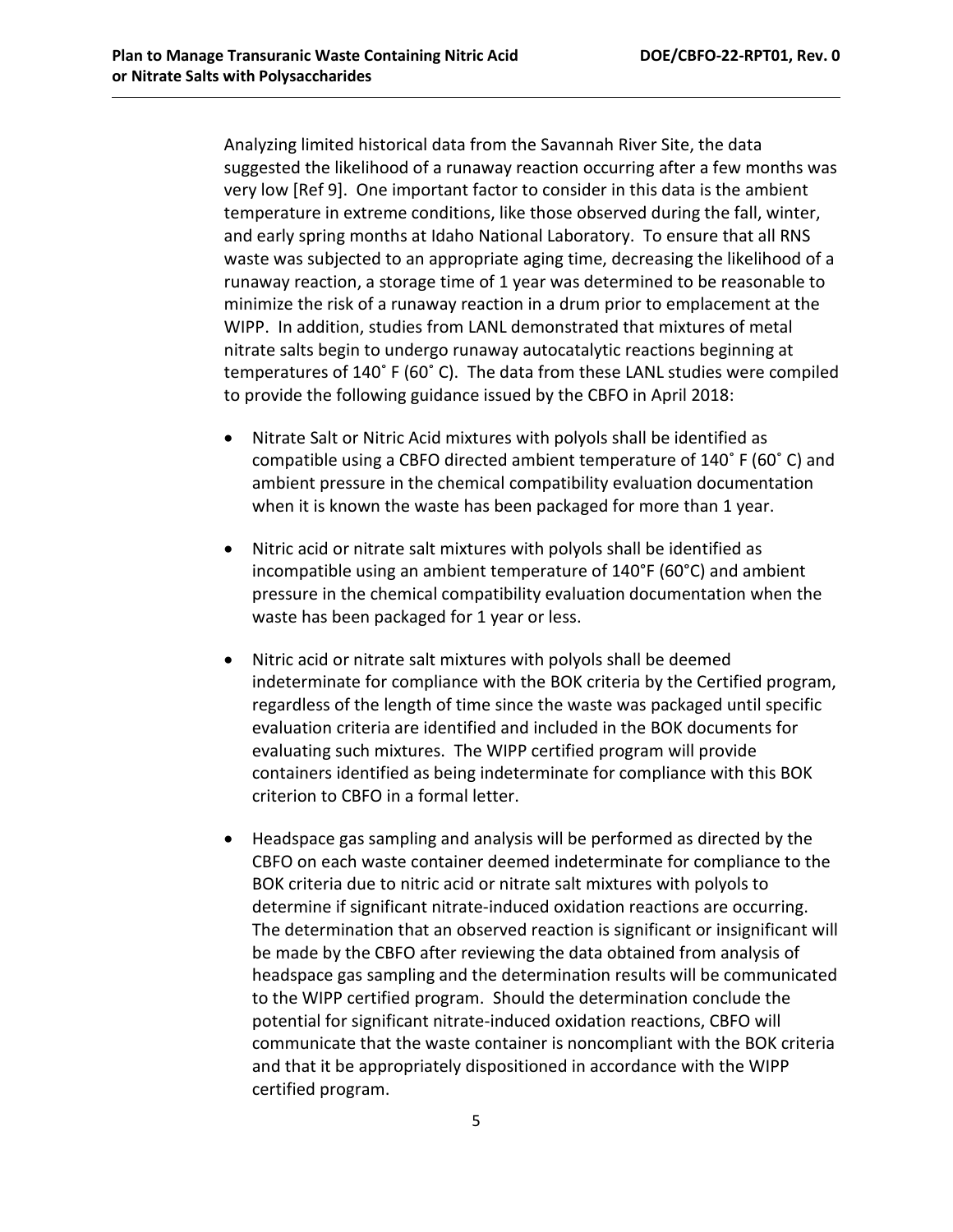#### <span id="page-7-0"></span>**3.2 Guidance Issued on May 1, 2019**

Recognizing the limited historical data used in creating the guidance issued in April 2018, a summary of historic exothermic drum events was compiled. These events were limited to those determined to be caused by reactions between polysaccharides and nitric acid or nitrate salts. This summary included a total of more than 60 events that were used in creating more specific guidance [Refs 4 and 5]. From these data, the longest times observed were 20 days and 73 days before an exothermic event occurred involving cellulose-based and starch-based polysaccharides, respectively. A safety factor of ten-fold was conservatively applied to each aging period to create the recommended aging time of 200 days and 730 days for RNS waste containing cellulose-based and starch-based polysaccharides, respectively. A temperature of 140°F (60°Centigrade) for chemical compatibility evaluation based on the highest temperature the waste could experience during compliant operations was used. This temperature was based on the center of a top payload assembly within a shipping container stored for up to 60 days experiencing normal decay heat. [Refs 4 and 5].

The CBFO issued revised guidance based on the research summarized in DWT-RPT-005 and DWT-RPT-006 [Refs 4 and 5]. The CBFO letter 19-0024 contained new guidance to the certified programs based on the research outlined above:

- Nitric acid or nitrate salt mixtures with non-sorbing polyol chemicals (e.g., poly vinyl alcohol, glycerol, excluding polysaccharides) shall be evaluated for compatibility using a CBFO-directed evaluation temperature of 140°F (60°Centigrade). With the exception of polysaccharides, non-sorbing chemical polyols shall be evaluated as miscellaneous organic materials using the criteria specified for Ion Exchange Resins in BOK section 4.5.3.
- Nitric acid or nitrate salt mixtures with cellulose sorbents, rags, wipes, sorbent pads, or pillows shall be identified as compatible in the chemical compatibility evaluation after the waste has aged a total of 200 days since the last closure date of the waste container at an average daily temperature of 50° F or higher (does not have to be consecutive days).
- Nitric acid or nitrate salt mixtures with Wheat Scoop shall be identified as compatible in the chemical compatibility evaluation after the waste has aged a total of 730 days since the last closure date of the waste container at an average daily temperature of 50° F or higher (does not have to be consecutive days).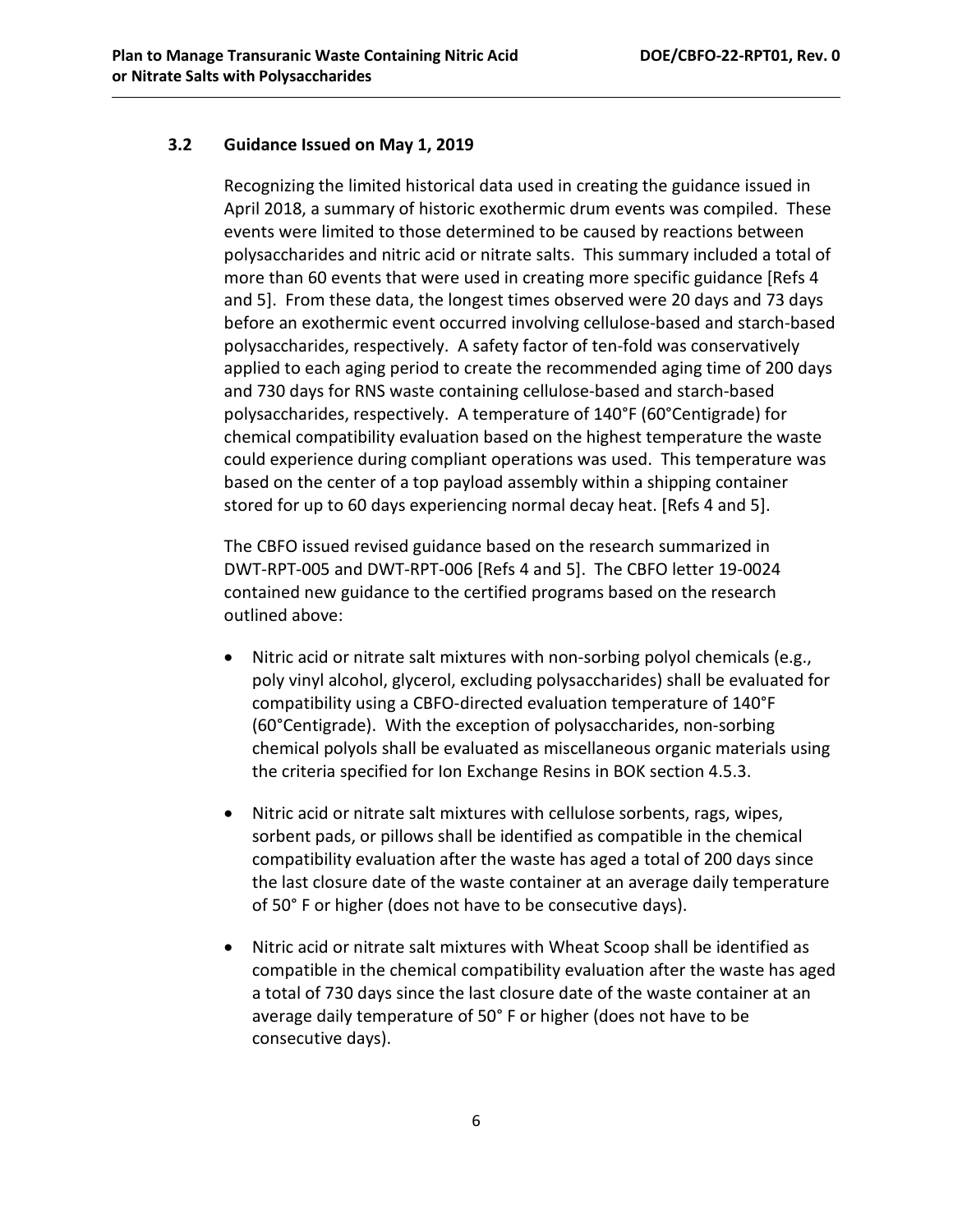The generator sites are responsible for ensuring that all nuclear materials are stored, handled, and managed in a safe and compliant manner.

In order to ensure that generator sites did not inappropriately apply this WIPP certified program-specific guidance as a technical basis for safe on-site storage, DOE issued a memorandum from the EM acting Deputy Assistant Secretary for Safety, Security, and Quality Assurance to all EM field managers stating:

The analysis and conclusions documented in these reports were not intended to be broadly applied to other waste stored across the EM complex. Any future use of these reports needs to be cleared with the Office of Safety, Security and Quality Assurance (EM-3.1), or the Office of Field Operations and Oversight (EM 3.11), before utilizing them as a basis/reference in Safety Basis documents.

[Ref 6].

#### <span id="page-8-1"></span><span id="page-8-0"></span>**4.0 DISCUSSION**

#### **4.1 DNFSB Technical Concerns Summary**

In a letter dated September 8, 2021, the DNFSB outlined three significant technical concerns regarding the guidance issued in 2019 to WIPP certified programs. The three significant concerns are summarized below:

- The change in the aging period for drums containing RNS waste to be considered chemically compatible for acceptance at WIPP.
- The basis for the temperature at which the drums must be stored to count toward the aging time.
- The peer review process used in reviewing DWT-RPT-005 and DWT-RPT-006. These documents were the main basis from which the new direction issued to WCP in 2019.

#### <span id="page-8-2"></span>**4.2 DNFSB Technical Concerns Discussion**

#### 4.2.1 Peer Review Process

The DNFSB's letter dated September 8, 2021, states "…the staff team has concerns with the scope and rigor of the peer review process and whether concerns were adequately resolved." DWT-RPT-005 and DWT-RPT-006 were removed in the revised direction letter that became effective on December 21, 2021.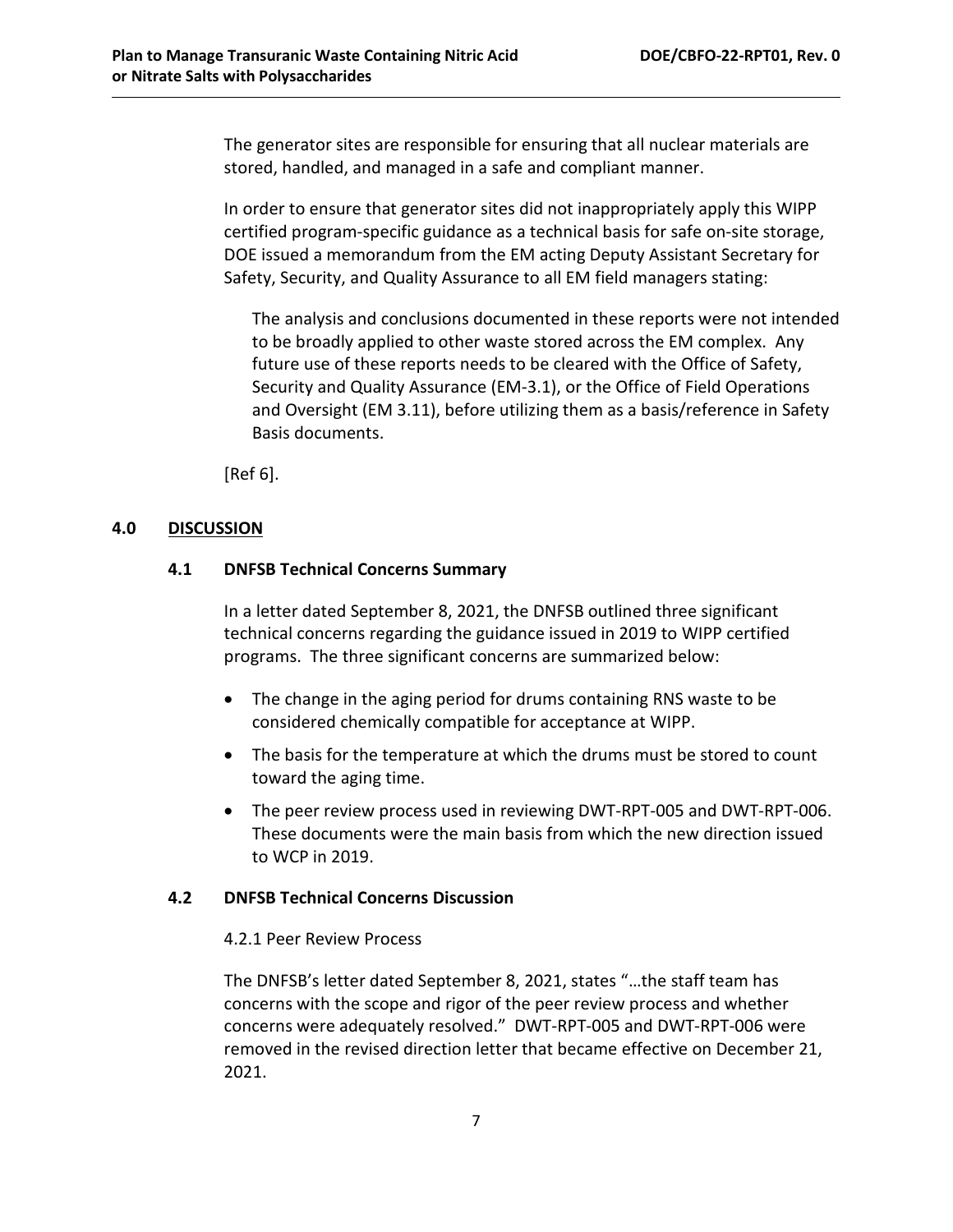#### 4.2.2 Aging Period

The DNFSB's concern regarding the aging period is that the period relies on single data points as the basis for each aging time provided. Although a set of single data points was selected to establish the final values provided in the May 1, 2019, guidance, the data points were the most conservative selected from each population of cellulose and starch-based polysaccharide incidents. Statistical analysis of all data points within the data sets would yield a much lower aging time. The two incidents that had the longest aging time prior to deflagration revealed significantly longer times than the other aging times. To ensure that the CBFO was providing the most conservative guidance to the certified programs, the statistical outliers of the observed events were used instead of an average of the populations.

#### 4.2.3 Storage Temperature

The final concern addressed by the Board is the guidance issued related to the storage temperature being above 50˚ F (10˚ C) to count toward the aging period of a drum containing RNS waste. The CBFO derived this value from a report issued by LANL [Ref 9]. The reduced storage temperatures were removed in the revised direction letter that became effective on December 21, 2021.

#### <span id="page-9-1"></span><span id="page-9-0"></span>**5.0 APPLICATION**

#### **5.1 Changes to CBFO Direction on Nitric Acid or Nitrate Salts with Polysaccharides**

The CBFO issued revised direction to the certified programs on December 21, 2021 [Ref 8]. The revised direction included:

- a limiting clause stating the direction will only pertain to waste generated up to May 31, 2022;
- removal of wheat-based sorbents from the direction letter;
- return to the previous 365-day aging and 60-degree Fahrenheit temperature criteria instituted in the CBFO direction letter issued April 16, 2018;
- removal of scientific research references and associated conclusions stated in the May 1, 2019, direction letter; and
- clear statement of risk acceptance with applicability and limitations.

The new direction letter is not applicable to waste generated after May 31, 2022. The time period up to the date allows individual DOE sites actively generating waste to review their processes and procedures related to the referenced waste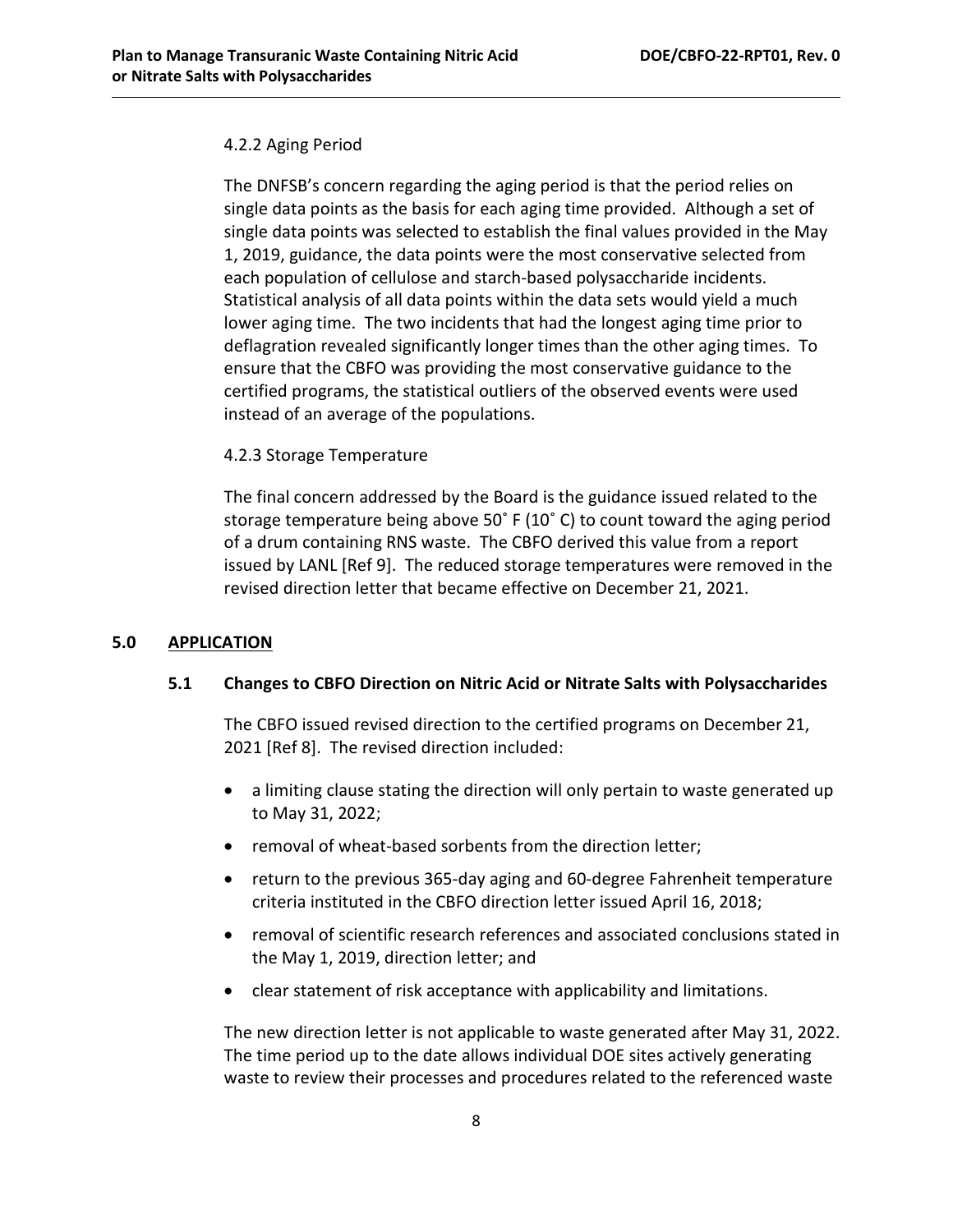forms. This gives the certified programs adequate time to update enhanced acceptable knowledge and chemical compatibility evaluations, as necessary. These changes are in accordance with applicable waste acceptance criteria and in line with the evaluation and characterization of other waste forms within the National TRU Program.

The new direction letter removes all reference to wheat-based sorbents for age and temperature requirements related to chemical compatibility. Prior direction letters included wheat-based sorbents and had limited application to a specific waste population. This application is no longer necessary.

The CBFO elected to remove reference to the reports, DWT-RPT-005 and DWT-RPT-006, and revert to requirements stated in the direction letter dated April 16, 2018. These criteria will uniformly be used for applicable waste generated up to May 31, 2022. The decision to revert to previous, more restrictive, criteria is in response to the DNFSB's concerns and discussions with DNFSB technical staff. The previous criteria represent a greater margin of safety and a reduction in risk. This approach is prudent based on the merit of presented safety concerns and associated technical discussions.

The CBFO is only able to determine and direct risk acceptance for the WIPP. Any such risk acceptance does not imply acceptance of risk to a generating site retrieving, characterizing, or storing TRU waste. The newly revised direction letter states the CBFO is making a risk-informed decision with acceptance of that risk as it relates to a narrow subset of TRU waste for compatibility for disposal at the WIPP site. Furthermore, the letter clearly states there is no applicability related to the direction for hazard determination and facility safety for a given waste generator site. Waste management and facility safety are the responsibility of the cognizant field office and contracted entities. The CBFO is responsible for the delivery of safe, compliant waste to the WIPP repository.

The latest direction represents three core changes within the National TRU Program as it relates to the management of TRU waste containing nitric acid or nitrate salts with polysaccharides. First, is removal of applicability to Starchbased RNS waste. The second change is the return to previous aging and temperature criteria for waste containing cellulosic material. The last is the phasing out of the direction in a controlled manner.

#### <span id="page-10-0"></span>**5.2 Nitric Acid or Nitrate Salts with Polysaccharides Waste Management**

The CBFO is working with waste generating sites and certified programs to determine the path forward related to nitric acid or nitrate salts with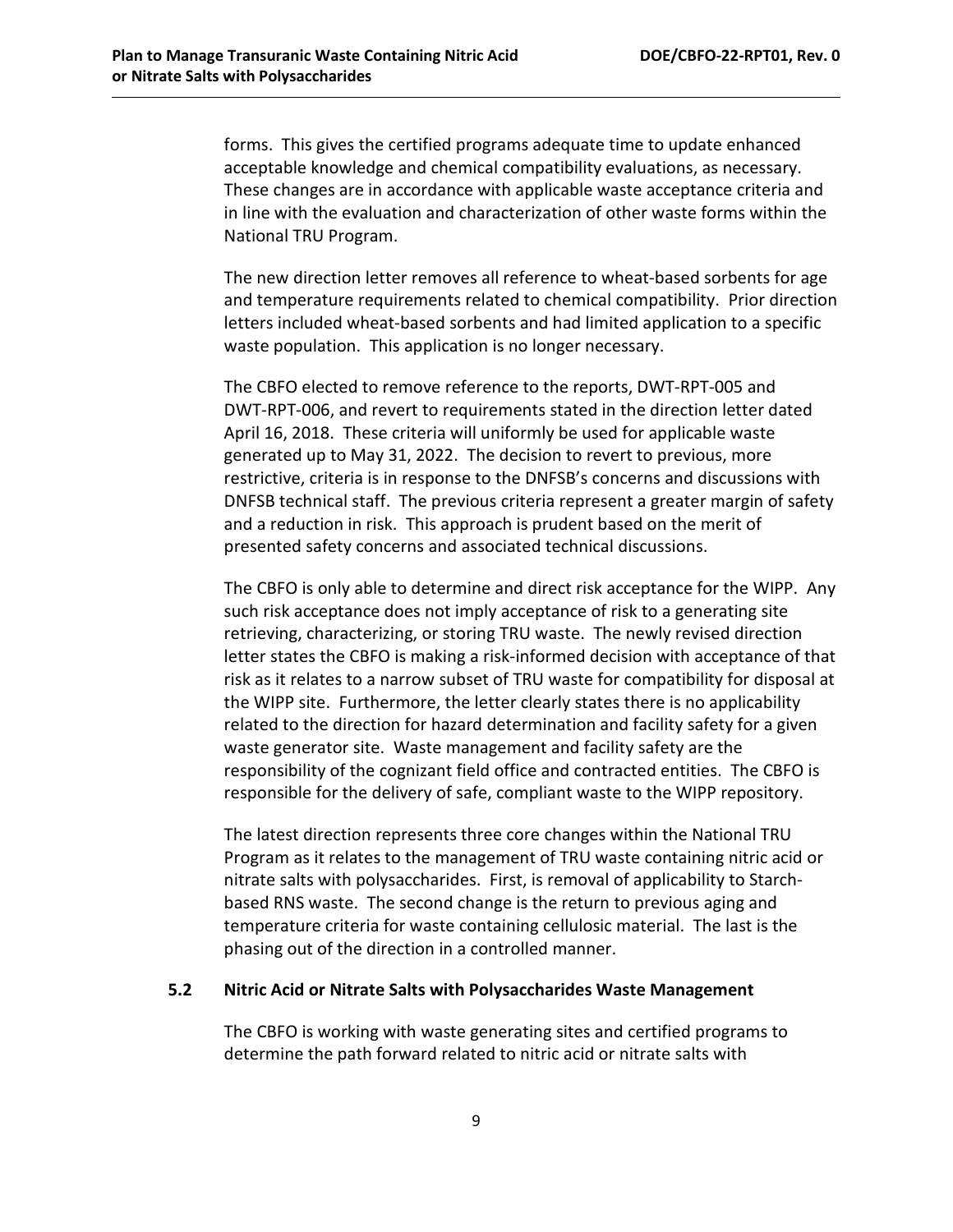polysaccharides. Potential changes will be evaluated through the updated enhanced acceptable knowledge documents and BOK reviews as they occur.

This narrow subset of the TRU waste population will continue to follow all WIPP waste acceptance criteria and other related program documents during applicable periods of the CBFO direction letter and afterwards. The DOE will engage DNFSB technical staff in discussions related to waste containing nitric acid or nitrate salts with polysaccharides as they occur.

# <span id="page-11-0"></span>**6.0 CONCLUSION**

The CBFO reviewed the concerns presented by the DNFSB and conducted follow-up discussions with DNFSB technical staff. The outcome of these discussions, along with historical review of the direction letters and supporting documentation, resulted in the CBFO's determination to revise previous guidance documents to limit the scope and direction to expire on May 31, 2022. The primary driver for limiting the scope of the direction is the reduced need for the direction within the DOE complex as it relates to a subpopulation of TRU waste. Additionally, the CBFO determined that many of the technical concerns presented by the DNFSB provided valuable perspective on the interpretation and application of research completed by a national laboratory as it relates to this subpopulation of TRU waste.

DOE will continue to confer with DNFSB technical staff as management strategies for waste containing nitric acid or nitrate salts with polysaccharides mature. This professional dialogue represents not only a mutual commitment to safety, but also a robust process by which new technical and scientific information may be evaluated for use across the complex.

## <span id="page-11-1"></span>**7.0 REFERENCES**

[1] Letter CBFO:OOM:KW:RS:17-0053:UFC 5822.00 dated October 25, 2017, from Todd Shrader, CBFO Manager, to Mr. Bruce Covert, NWP, and Mr. John C. McCoy, Manager, RH/CH TRU Program, Fluor Idaho; Subject: CBFO Direction for Nitric Acid and Nitrate Salts with Polyol-Based Material Chemical Compatibility and Basis of Knowledge Criteria Evaluations

[2] Letter CBFO:ONTP:KEP:RMS:18-0621:UFC 5822.00 dated April 16, 2018, from Todd Shrader, CBFO Manager, to Mr. Bruce Covert, NWP, and Mr. John C. McCoy, Manager, RH/CH TRU Program, Fluor Idaho; Subject: Transmittal of the Revised CBFO Direction for Nitric Acid and Nitrate Salts with Polyol-Based Material Chemical Compatibility and Basis of Knowledge Criteria Evaluations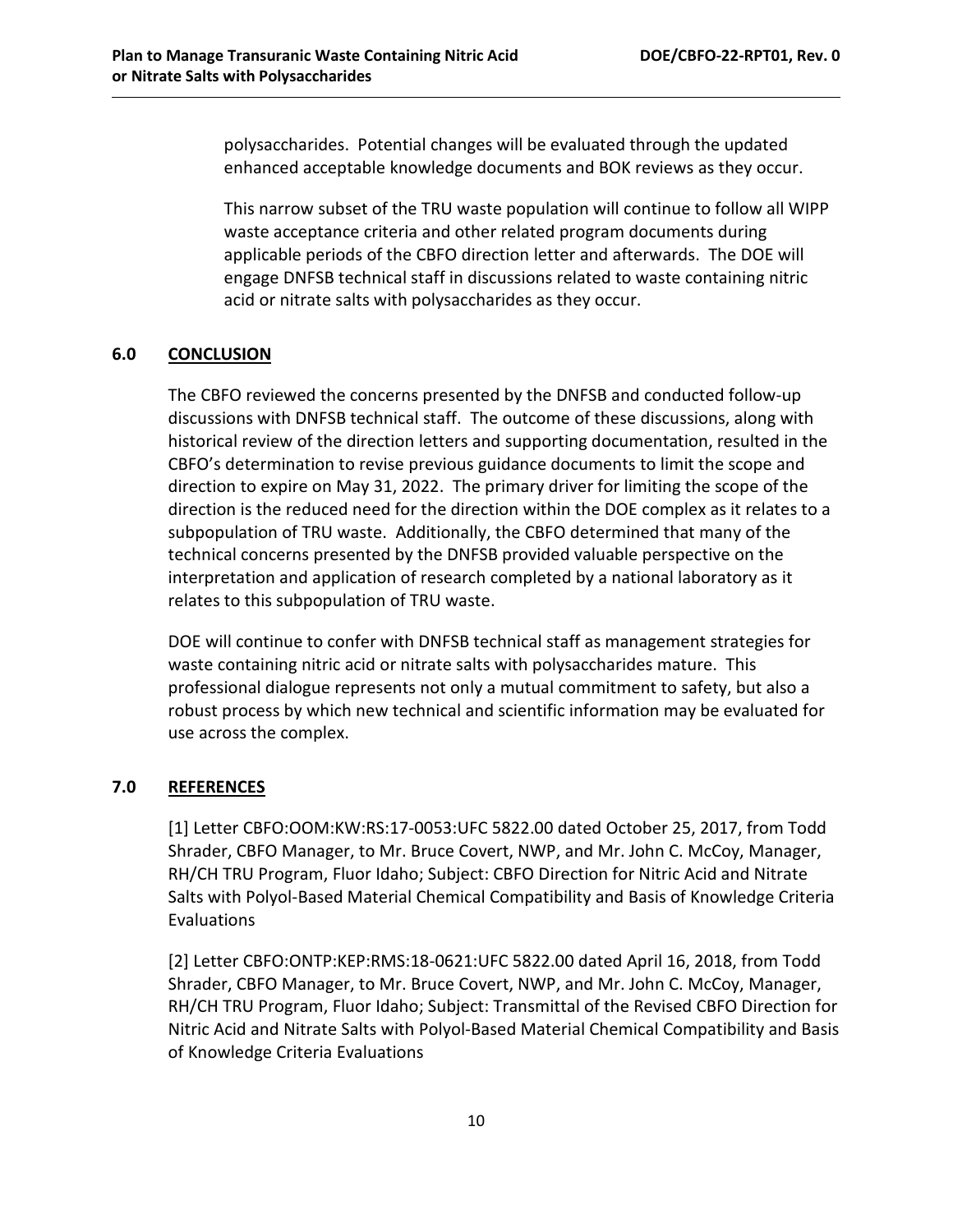[3] Letter CBFO:OOM:KW:LM: 19-0024:UFC 5822.00 dated May 1, 2019, from Todd Shrader, CBFO Manager, to Mr. Bruce Covert, NWP, and Mr. John C. McCoy, Manager, RH/CH TRU Program, Fluor Idaho; Subject: Revised CBFO Direction for Nitric Acid and Metal Nitrate Salts with Polyol Organic Chemicals and Polysaccharide Sorbing Materials for Chemical Compatibility and Basis of Knowledge Criteria Evaluations

[4] Los Alamos National Laboratory Document, LA-UR-18-27835, issued July 15, 2020; Titled: DWT-RPT-005, Revision 2, Safety Evaluation of Nitric Acid Reactions with Polysaccharides

[5] Los Alamos National Laboratory Document, LA-UR-19-23350, issued July 15, 2020; Titled: DWT-RPT-006, Revision 1, Safety Evaluation of Remediated Nitrate Salt Waste

[6] Memo dated June 9, 2020, from Michael Mikolanis, acting Deputy Assistant Secretary for Safety, Security, and Quality Assurance, to Office of Environmental Management Field Managers; Subject: Use of Reports Safety Evaluation of Nitric Acid Reactions with Polysaccharides (DWT-RPT-005) and Safety Evaluation of Remediated Nitrate Salt Waste (DWT-RPT-006)

[7] Letter dated September 8, 2021, from Joyce Connery, DNFSB Chair, to the Honorable Jennifer Granholm, Secretary of Energy, Defense Nuclear Facilities Safety Board (Board), technical evaluation regarding the May 1, 2019, Carlsbad Field Office (CBFO) letter on evaluating waste containing mixtures of nitric acid or nitrate salts with polysaccharides

[8] Letter CBFO:ONTP-WCD:KEP:VV:21-1081:UFC 5822.00 dated December 21, 2021, from Reinhard Knerr, CBFO Manager, to Mr. Sean Dunagan, NWP, and Mr. Ed Gulbransen, Fluor-Idaho; Subject: Revised CBFO Direction for Nitric Acid and Metal Nitrate Salts with Polyol Organic Chemicals and Polysaccharide Sorbing Materials for Chemical Compatibility and Basis of Knowledge Criteria Evaluations

[9] Savannah River Site Document, WSRC-TR-91-22, issued June 1991; Revision 1, Adverse Experiences with HNO3 at Savannah River Site

[10] Los Alamos National Laboratory Document, LA-UR-15-22393, issued April 2, 2015; Titled: Chemical Reactivity and Recommended Remediation Strategy for LANL Remediated Nitrate Salt (RNS) Waste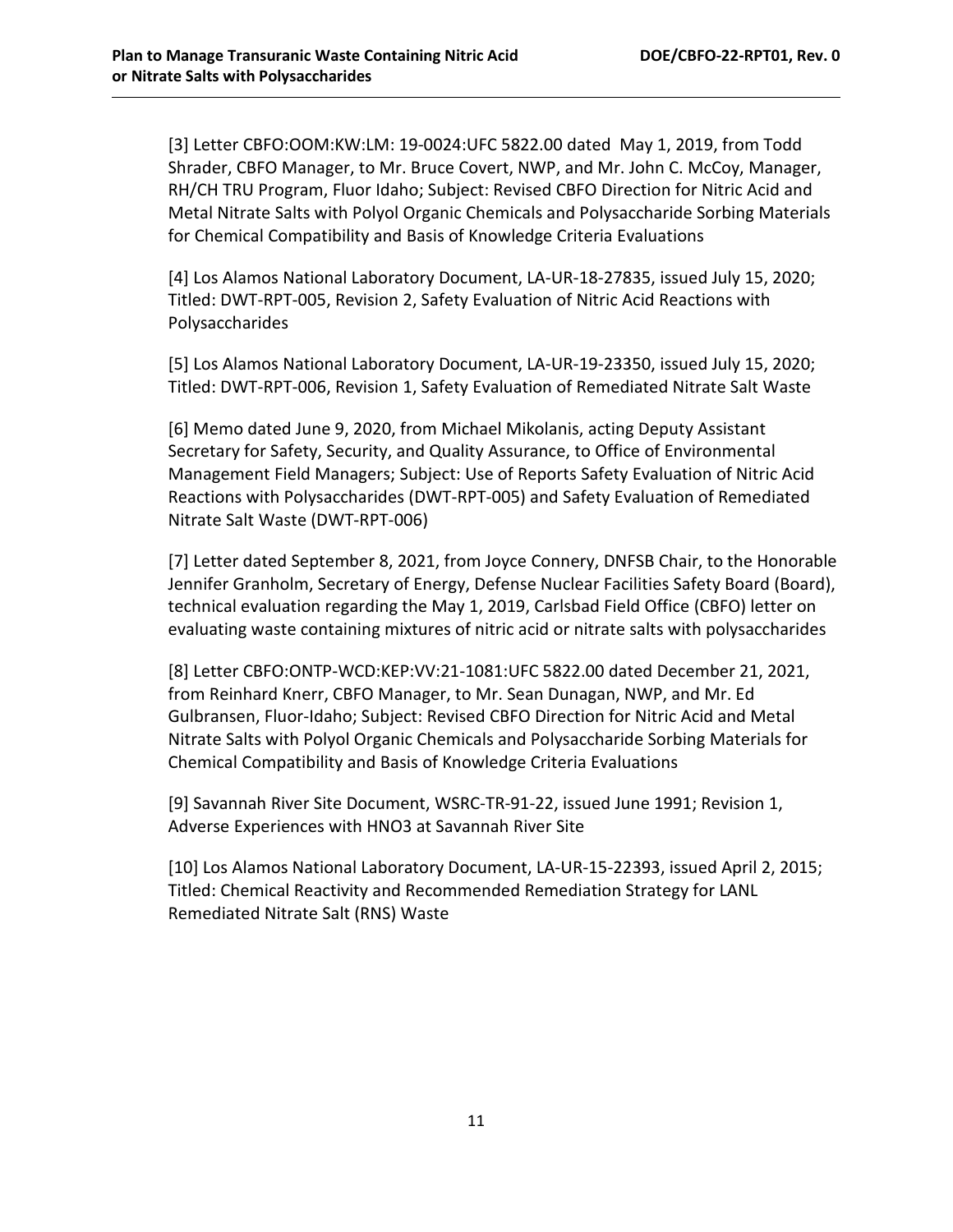

#### Department of Energy

Carlsbad Field Office P. O. Box 3090 Carlsbad, New Mexico 88221 December 21, 2021

Mr. Sean Dunagan Mr. Ed Gulbransen, Manager President & Project Manager National Maste Management Programs Nuclear Waste Partnership LLC Fluor Idaho P.O. Box 2078 **1580** Sawtelle St. Carlsbad, NM 88221 Idaho Falls, ID 83402

- Subject: Revised CBFO Direction for Nitric Acid and Metal Nitrate Salts with Polyol Organic Chemicals and Polysaccharide Sorbing Materials for Chemical Compatibility and Basis of Knowledge Criteria Evaluations
- Reference: 1) CBFO letter CBFO:ONTP:KEP:RMS:18-0621 from Todd Shrader, Manager, to Bruce Cover, President and Project Manager, and John C. McCoy, RH/CH TRU Program Manager; Subject: Transmittal of the Revised CBFO Direction for Nitric Acid and Nitrate Salts with Polyol-Based Material Chemical Compatibility and Basis of Knowledge Criteria Evaluations, dated April 16, 2018
	- 2) Department of Energy Carlsbad Field Office, Basis of Knowledge for Evaluating Oxidizing Chemicals in TRU Waste, DOE/WIPP-17-3589, Revision 1, December 2018
	- 3) CBFO letter CBFO:OOM:KW:LM:19-0024 from Todd Shrader, Manager, to Bruce Covert, President and Project Manager, and John C. McCoy, RH/CH TRU Program Manager; Subject: Revised CBFO Direction for Nitic Acid and Metal Nitrate Salts with Polyol Organic Chemicals and Polysaccharide Sorbing Materials for Chemical Compatibility and Basis of Knowledge Criteria Evaluations, dated May 1, 2019

Dear Mr. Dunagan and Mr. Gulbransen:

The guidance below pertains to any transuranic (TRU) waste generated on or before May 31, 2022. Any waste generated after that date will defer to the established Waste Acceptance Criteria and Waste Analysis Plan for the Waste Isolation Pilot Plant (WIPP). The guidance below represents Department of Energy Carlsbad Field Office (CBFO) risk acceptance for TRU waste compatibility as related to the certified programs and WIPP. This guidance does not impact individual generator site hazard determinations or responses to include acceptable risk determinations which are defaulted to the host site cognizant office.

Chapter 18 of the WIPP Documented Safety Analysis and WIPP Waste Acceptance Criteria Appendix H require WIPP Certified Programs to perform enhanced chemical compatibility evaluations and evaluation of waste with oxidizing chemicals according to the CBFO issued "Basis of Knowledge" (BoK) criteria. This correspondence supersedes the CBFO letter dated May 1, 2019 regarding the Revised CBFO Direction for Nitric Acid and Metal Nitrate Salts with Polyol Organic Chemicals and Polysaccharide Sorbing Materials for Chemical Compatibility and Basis of Knowledge Criteria Evaluations (Reference 3).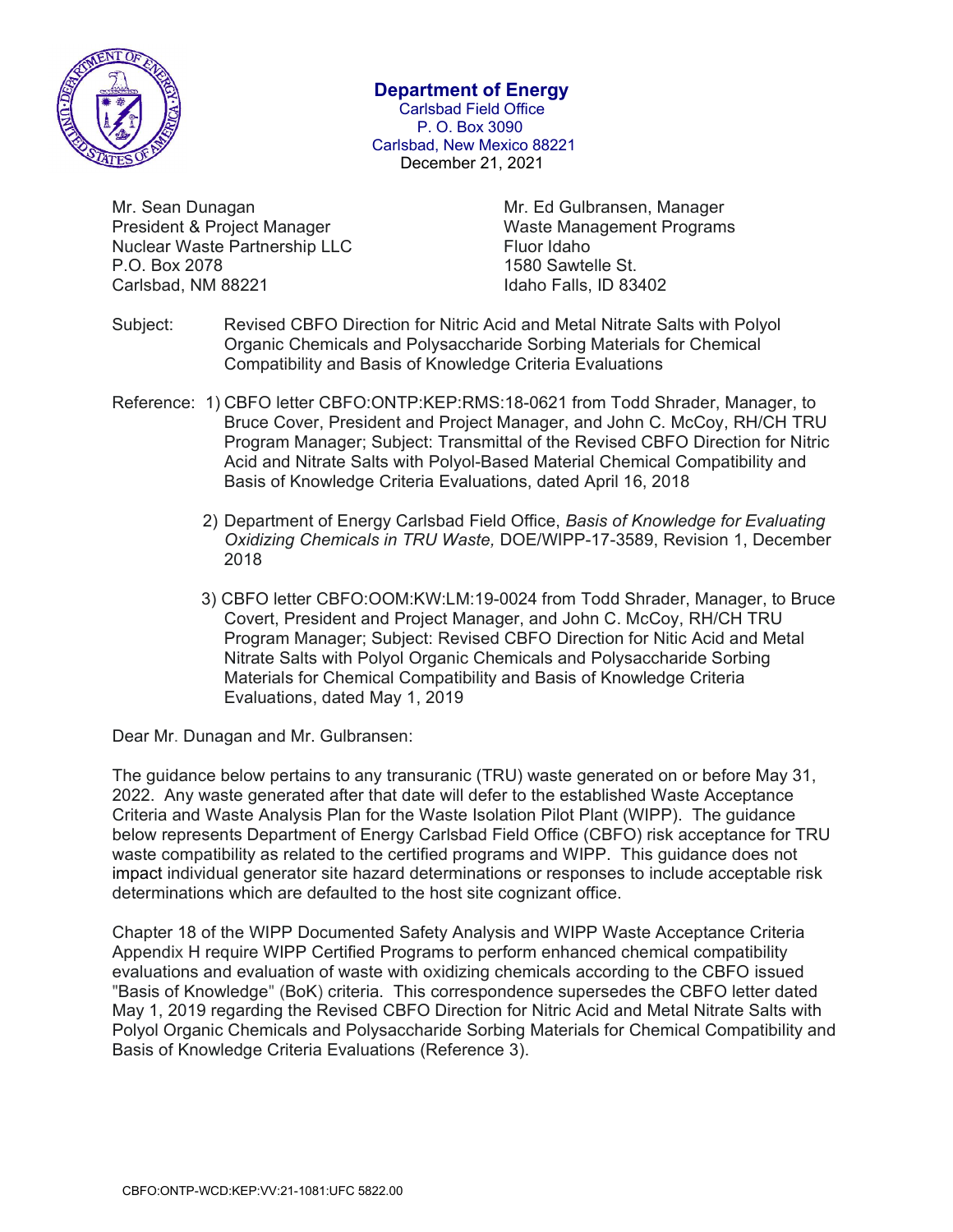Mr. Dunagan & Mr. Gulbransen -2-December 21, 2021

The nitric acid or nitrate salt mixtures with polysaccharides, other than starch-based sorbing materials, are not expected to undergo autocatalytic runaway reactions after one year when stored at an average daily temperature of 50 degrees Fahrenheit (°F) or higher (Reference 1). Therefore, CBFO is issuing revised direction to be followed by WIPP Certified Programs when performing chemical compatibility evaluations of waste containing nitric acid or metal nitrate salt mixtures with non-sorbing polyol chemicals and polysaccharide sorbing materials. This direction also specifies how such waste must be evaluated to the BoK criteria.

- Nitric acid or nitrate salt mixtures with non-sorbing chemicals containing multiple  $\bullet$ hydroxide groups (e.g., poly vinyl alcohol, glycerol) shall be evaluated for compatibility using a CBFO-directed evaluation temperature of 140°F (60°Centigrade). Non-sorbing chemicals with multiple hydroxide groups shall be evaluated as miscellaneous organic materials using the criteria specified for Ion Exchange Resins in BoK section 4.5.3.
- Nitric acid or nitrate salt mixtures with cellulose sorbents (such as cheese cloth), rags, wipes, sorbent pads, or pillows shall be identified as compatible in the chemical compatibility evaluation after the waste has been stored for a total of 365 days since the last closure date of the waste container at an average daily temperature of 50°F or higher (does not have to be consecutive days).

The cellulose sorbents (such as cheese cloth), rags, wipes, sorbent pads, or pillows are evaluated by the TRU waste generator sites and are handled separately in the BoK in sections 4.5 and 4.5.2. (Reference 2) Cellulose specifically does not have an allowable concentration limit listed for disposal in the WIPP. These polysaccharides require treatment, testing, or technical justification showing compliance for shipment to the WIPP.

When TRU waste has cellulose sorbents (such as cheese cloth), rags, wipes, sorbent pads, or pillows contaminated with nitric acid or metal nitrate salts or other oxidizing salts (such as permanganate), the WIPP Certified Program shall determine if the waste exhibits the characteristic of ignitability as specified in Title 40 Code of Federal Regulations section 261.21 (a)(4) or the state equivalent regulation. When a WIPP Certified Program determines that the waste exhibits the characteristic of ignitability due to the inclusion of nitric acid or metal nitrate salt contaminated polysaccharide components with other waste, the components of concern must be treated per section 5.0 or tested and treated when necessary per section 2.0 c) of the BoK.

If you have any questions, please contact Mr. Kenneth Princen, Assistant Manager of the National TRU Program, at (575) 234-7053.

Sincerely,

**KNFRR** 

**REINHARD** 

Digitally signed by REINHARD

Reinhard Knerr **Manager** Carlsbad Field Office

KNERR Date: 2021.12.21 09:55:47 -07'00'